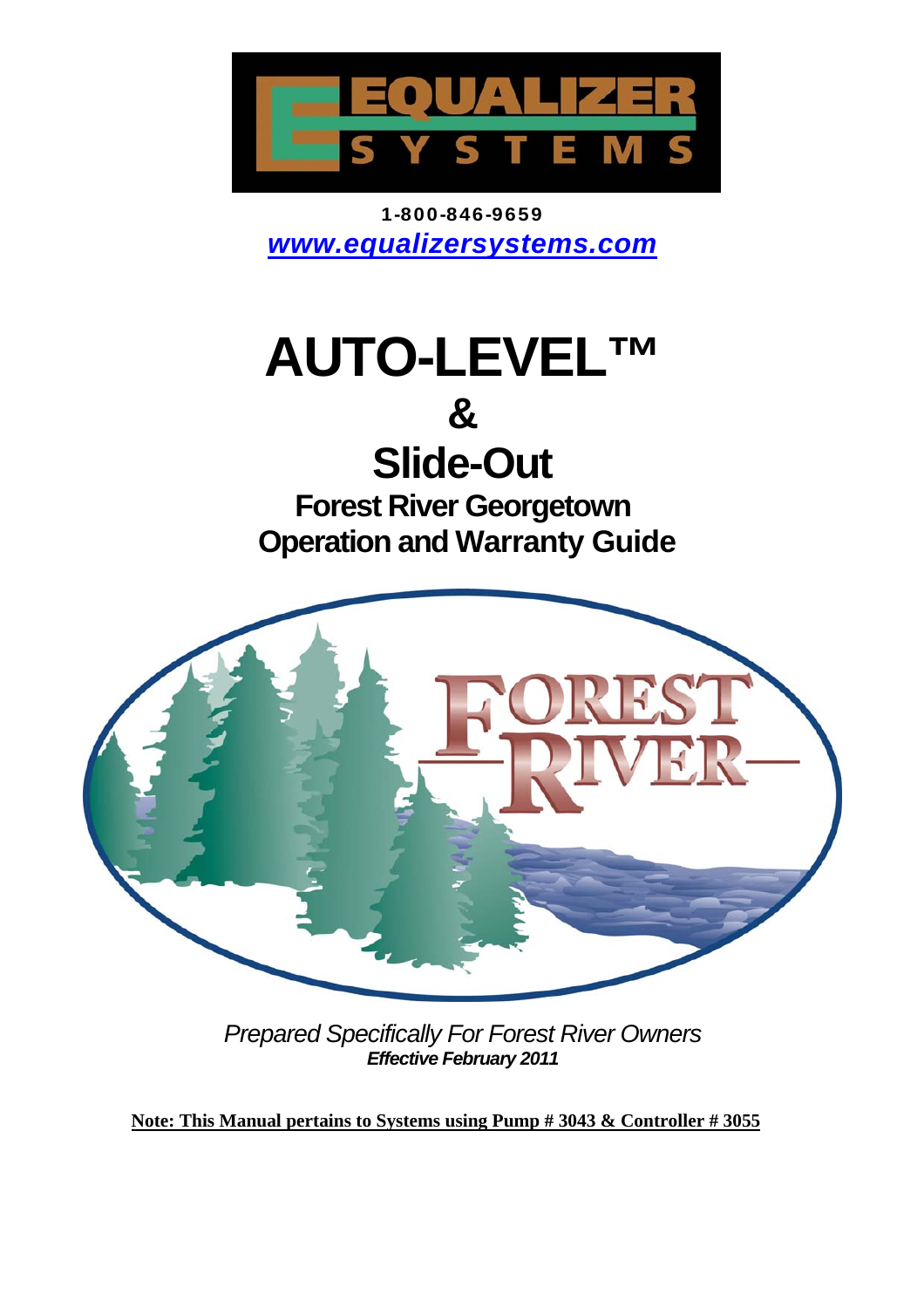#### **TABLE OF CONTENTS**

## **Important Warnings and Precautions WARNING**

**READ ENTIRE INSTRUCTIONS AND ALL PRECAUTIONS PRIOR TO INSTALLING, USING, OR TROUBLESHOOTING THIS EQUIPMENT** 

- The system operates using hydraulic fluid under high pressure. Extreme fluid pressure can be present even if the system is not operating. System forces and pressures can cause severe injury or death if used improperly or modified. Service work should only be performed by trained technicians.
- Do not attempt to operate any portion of the hydraulic systems when the vehicle is in motion.
- Visually confirm that all leveling jacks are retracted prior to travel.
- Make sure there are no obstructions in the extend or retract paths of the jacks or slide-outs.
- Do not use the leveling jacks to lift the unit to perform any kind of service work or to change tires. The system is designed as a leveling and stabilizing system and is not meant to lift the coach off the ground.
- Do not go under vehicle when leveling jacks are extended.
- Do not operate any system functions while anyone is under the coach.
- Do not allow excessive motion in the coach during the AUTO-LEVEL™ operation. This could cause the system to level improperly.
- Modification of any factory-supplied item may result in the denial of all warranty claims. Call Equalizer Systems Technical Support prior to any modifications.
- Do not attempt any technical repairs without first consulting the troubleshooting guide in this manual and/or calling Equalizer Systems Technical Support at 1-800-845-9659. Failure to do so may result in denial of warranty claims.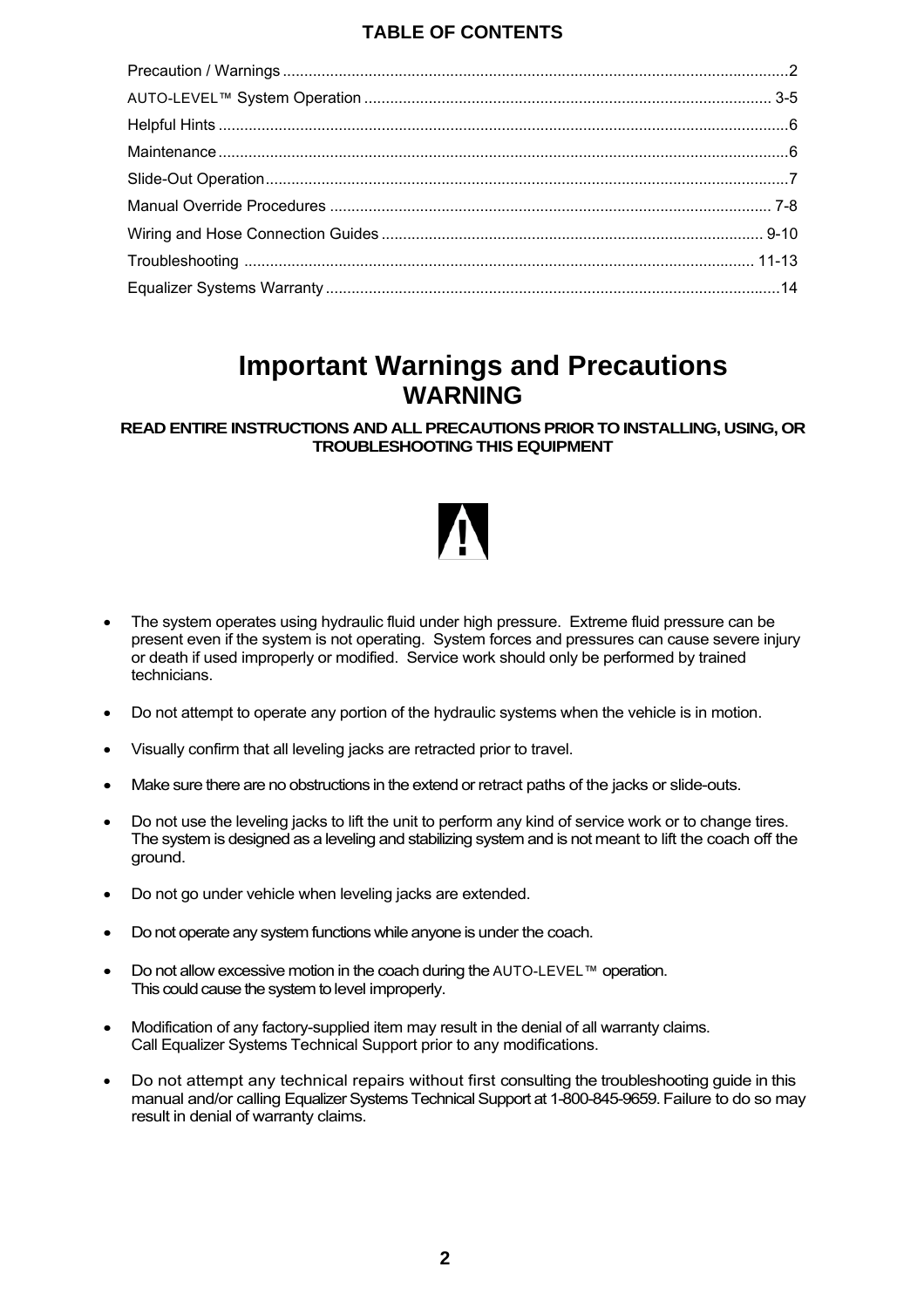# **AUTO-LEVEL™ O p e r a t i o n G u i d e Controller # 3055 and Keypad # 3012**

#### **Manual Operation**

- **Ignition Key On / Engine Run Position and Power On, Park Brake Applied:** Press and release the POWER keypad button to engage power. The LED in the POWER button should be lit RED when power is on. You need to have the ignition key in the On / Engine On Position to extend the jacks. **Park Brake Must Be Applied. It is Recommended to have the Engine Running to Insure proper Battery Voltage.**
- **Planting the Jacks:** Using the DOWN ▼ Keypad Button, Extend each Jack until they contact the ground (this is referred to as "Planting" the Jacks). As you extend the first jack, All ( 4 ) of the Jacks Down LED Lights will come On and Flash. This is Normal, it only Indicates that the Jack (s) are not in Their Stowed Position. Jacks may be operated individually or in pairs. **Do not Manually Over Extend Individual Jacks. This may cause unwanted stress on the Coach or the Jacks.**
- **Leveling the Coach:** Use a bubble level on a flat surface in the center of the coach as a reference. Level the vehicle by using DOWN  $\blacktriangledown$  or UP ▲ keypad buttons until the vehicle is level. Jacks may be operated individually or in pairs as long as they are operated in the same direction. Do not attempt to lift the vehicle off the tires. Once level, Press and release the POWER button. Note: The keypad may be left on once level has been achieved. The keypad will enter "sleep mode" after five minutes of inactivity.

#### **Power OFF: Turn Ignition Key Off, The Panel can now be Turned Off**

• **Retracting the Jacks:** To retract Jacks, Press and Release the ALL RETRACT button. All jacks will automatically retract and return to stowed position. The pump will run in retract mode until all of the jacks are fully stowed (plus an additional 5 seconds) up to a maximum of 60 seconds. You may stop the ALL RETRACT by pressing any button on the keypad. An individual jack can be retracted by using the UP ▲ button for each individual jack. The Jack (s) Down LED Light Can Not be turned Off by using the Manual Up Buttons, The All Retract Button Must be used to Fully Stow the Jacks and Turn Off the Jack (s) Down Led Lights. **It is Recommended to have the Engine Running to Insure proper Battery Voltage.** 

 **Visually confirm All Jacks are Retracted prior to Travel. When the Key is turned On / Engine Running, Park Brake Released, An Auto Retract Mode will Start, If the Controller Believes the Jacks are Not Stowed. This is An Added Safety. It is Not to be "Relied On" for Proper Retaction , Before Traveling.** 

• **Note:** There are Specific Instances when Manual Extension of one (or more) jacks is inhibited ( Deny Tone when down is depressed ). This Situation is caused by the "anti-twist" protocol in the software in the control box. Simply stated, the 'anti-twist' protocol denies jack extension if the system senses that a specific corner of the coach is approximately 3 degrees higher than the rest. You will be able to extend other jacks to over come the slope. If the system incorrectly senses excessive slope, this can be over come by resetting the Null. This will allow manual extension of all jacks. **Remember to re-set the Null after Manually Leveling the Coach.** 





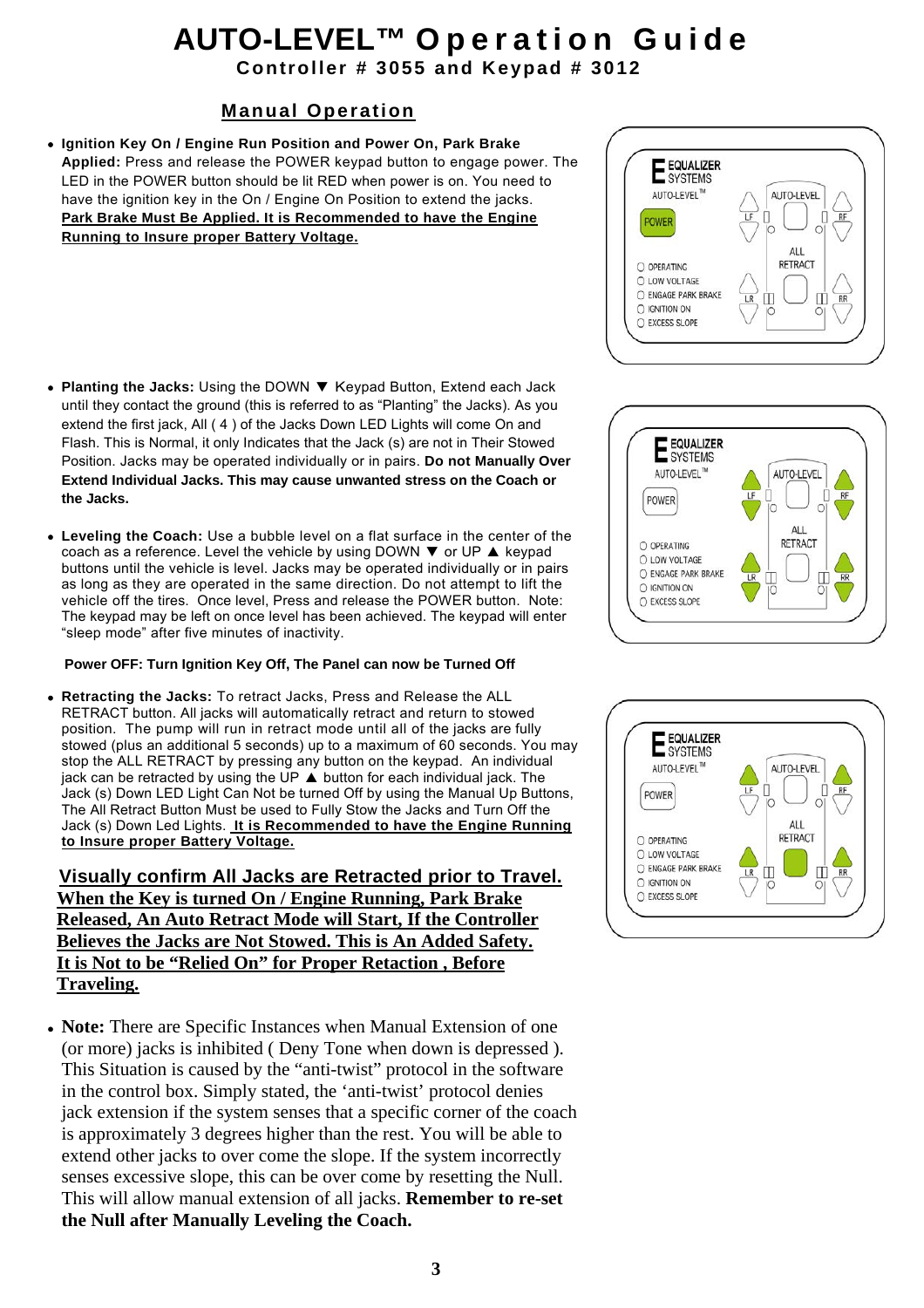• **Setting the Null:** The Null or "Level Position" has been preset from the Factory. However, if the coach is not level following an attempt to AUTO-LEVEL™, the Null is easy to reprogram. To set the Null, Apply Park Brake, Turn the Ignition Key On, push and release the Keypad POWER Button to engage power. The POWER Button and Ignition On (LED's), should be lit RED when power is on. Level the coach by deploying jacks manually (using the DOWN ▼ keypad buttons, extend each jack until the coach is level), or by simply parking the coach on a Level Site. You do not need to have jacks deployed to set the Null. Use a bubble level on a flat surface in the center of the coach as a reference. Once the coach is leveled, turn the Ignition Key Off and the Panel can now be turned Off. Now Depress and hold the AUTO-LEVEL™ Button, Continue to hold the AUTO-LEVEL™ Button and then press and release the POWER button, Listen for a Series of Beeps. After the panel has beeped 5 to 6 seconds, release the AUTO-LEVEL™ button (the keypad will continue to beep as long as the AUTO-LEVEL™ Button is held). The New Null Setting has been set and the panel will maintain this setting. Press and release the ALL RETRACT Button to retract the jacks to the Stowed / Travel position.

#### **Automatic AUTO-LEVEL™ Operation**

- **Ignition Key On / Engine Run Position, Park Brake Applied, Power On:**  Push and release the POWER button to engage power. The LED light in the POWER button and Ignition On should be lit, when power is on. You will need to have the ignition key in the On / Engine Run position to extend the jacks. **It is Recommended to have the Engine Running to Insure Proper Battery Voltage.**
- **AUTO-LEVEL™:** Press the AUTO-LEVEL™ button and release. The system will send out a continuous series of beeps, the 'OPERATING' LED will flash RED to let you know AUTO-LEVEL™ is operating and will Automatically Level the Coach, the Jacks Down LED Lights will come on. When completed, the keypad will signal a successful level with a dual-level tone. Press and release the POWER button. Note: The keypad may be left on once level has been achieved. The keypad will enter "sleep mode" after five minutes of inactivity. **Ignition On light should be lit when the Key is Turned On.**

#### **Power OFF: Turn Ignition Key Off, The Panel can now be Turned Off**

• **Retracting the Jacks: Turn Ignition Key On / Engine Run Position:** The Equalizer System provides the ability to retract the jacks using the ALL RETRACT button or the UP/ Down button for each individual jack. All jacks will automatically retract and return to stowed position when the ALL RETRACT button is pressed and released. The pump will run in retract mode until all of the jacks are fully stowed (plus an additional 5 seconds) up to a maximum of 60 seconds. You may stop the ALL RETRACT by pressing any button on the keypad. The Jack (s) Down LED Light Can Not be turned Off by using the Manual Up Buttons, The All Retract Button Must be used to Fully Stow the Jacks and Turn Off the Jack (s) Down Led Lights. **It is Recommended to have the Engine Running to Insure proper Battery Voltage.** 

 **Visually confirm all jacks are retracted prior to travel. When the Ignition Key is turned On / Engine Running, Park Brake Released, An Auto Retract Mode will Start, If the Controller Believes the Jacks are Not Stowed. This is An Added Safety. It is Not to be "Relied On" for Proper Retaction , Before Traveling.** 







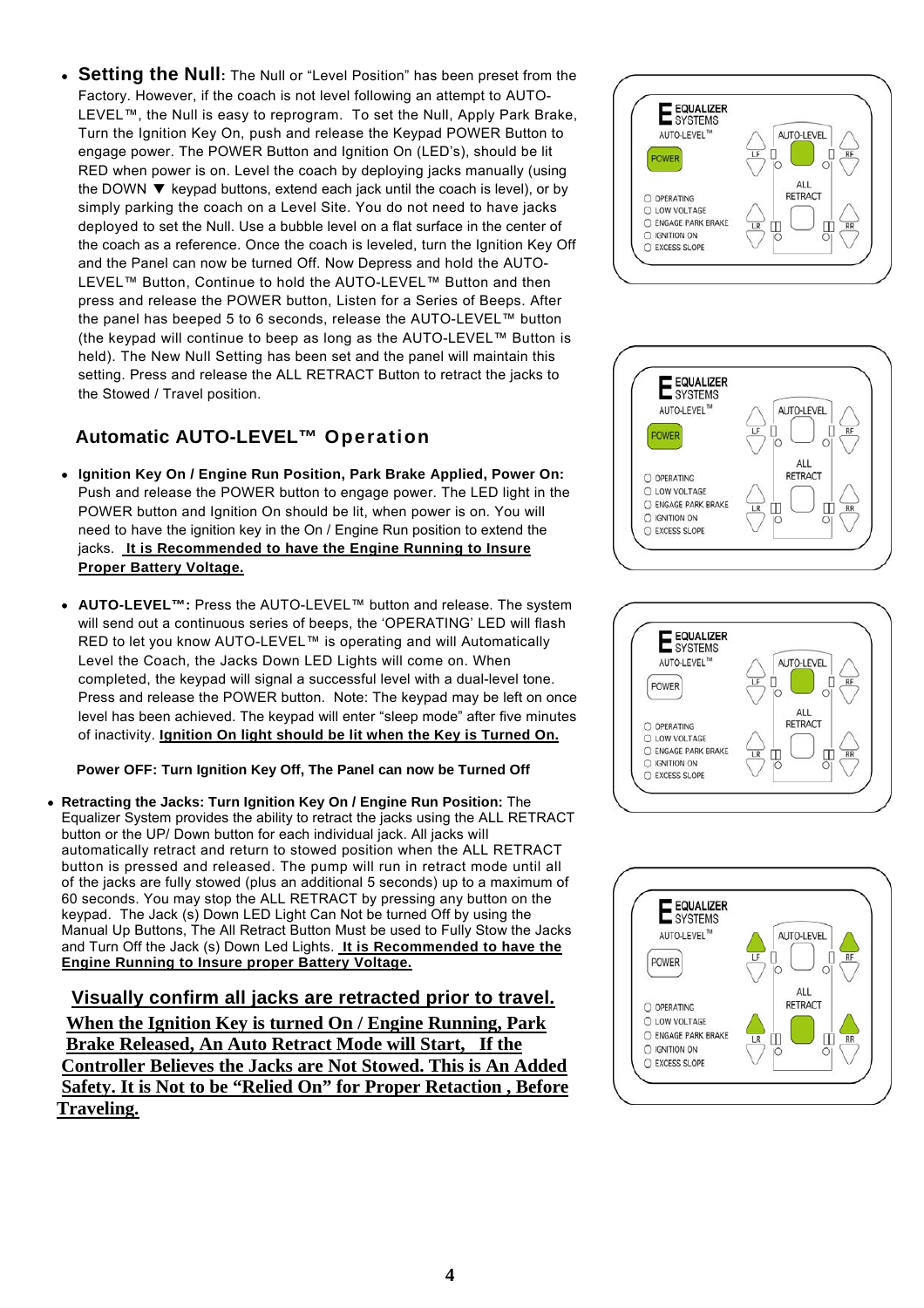## **Keypad Indicator LED's**

There are ten (10) LED indicators on the AUTO-LEVEL™ Keypad. The functions of these LED's are detailed below.

#### **During Typical Operation, the LED Lights that should lit are the 'OPERATING' LED, and "Ignition On" LED**

|                                                                    | OFF when power is OFF<br>FLASH every 5 sec. In Sleep Mode       |
|--------------------------------------------------------------------|-----------------------------------------------------------------|
|                                                                    | OFF when jack(s) are stowed                                     |
| 'OPERATING' LED FLASHING Red w/ Auto Level or All Retract          | OFF when keypad is idle or 'sleeping'                           |
| 'LOW VOLTAGE' LED ON Red when Voltage is below 10.5 volts DC       | OFF when Voltage is above 10.5 volts DC                         |
| 'ENGAGE PARK BRAKE' LED ON Red when Park Brake is Not Applied      | OFF when Park Brake is Applied                                  |
| <b>'IGNITION ON'</b> LEDON Red when Ignition is in the ON position | OFF when Ignition is OFF                                        |
| 'EXCESS SLOPE' LED ON Red following an Auto Level attempted, if    | system cannot overcome slope<br>OFF when slope is not excessive |

**If the LOW VOLTAGE, ENGAGE PARK BRAKE, EXCESS SLOPE LED's are illuminate, an 'error' condition is present and must be corrected prior to operating the jacks.** 

 **Note: To Extend Jacks Down in Auto Level or Manual Mode, the following needs to be Present, Ignition Key On / Engine Run Position, "Ignition On" LED Lit. Park Brake MUST Be Applied, "Park Brake" LED Off. It is Recommended to have the Engine Running to Insure Proper Battery Voltage**

 **Note: If the Jacks are Not Fully Retracted ( Jack Down LED Light On ) The Keypad Can Not be Turned Off, if the Ignition Key is in the On / Engine Run Position.**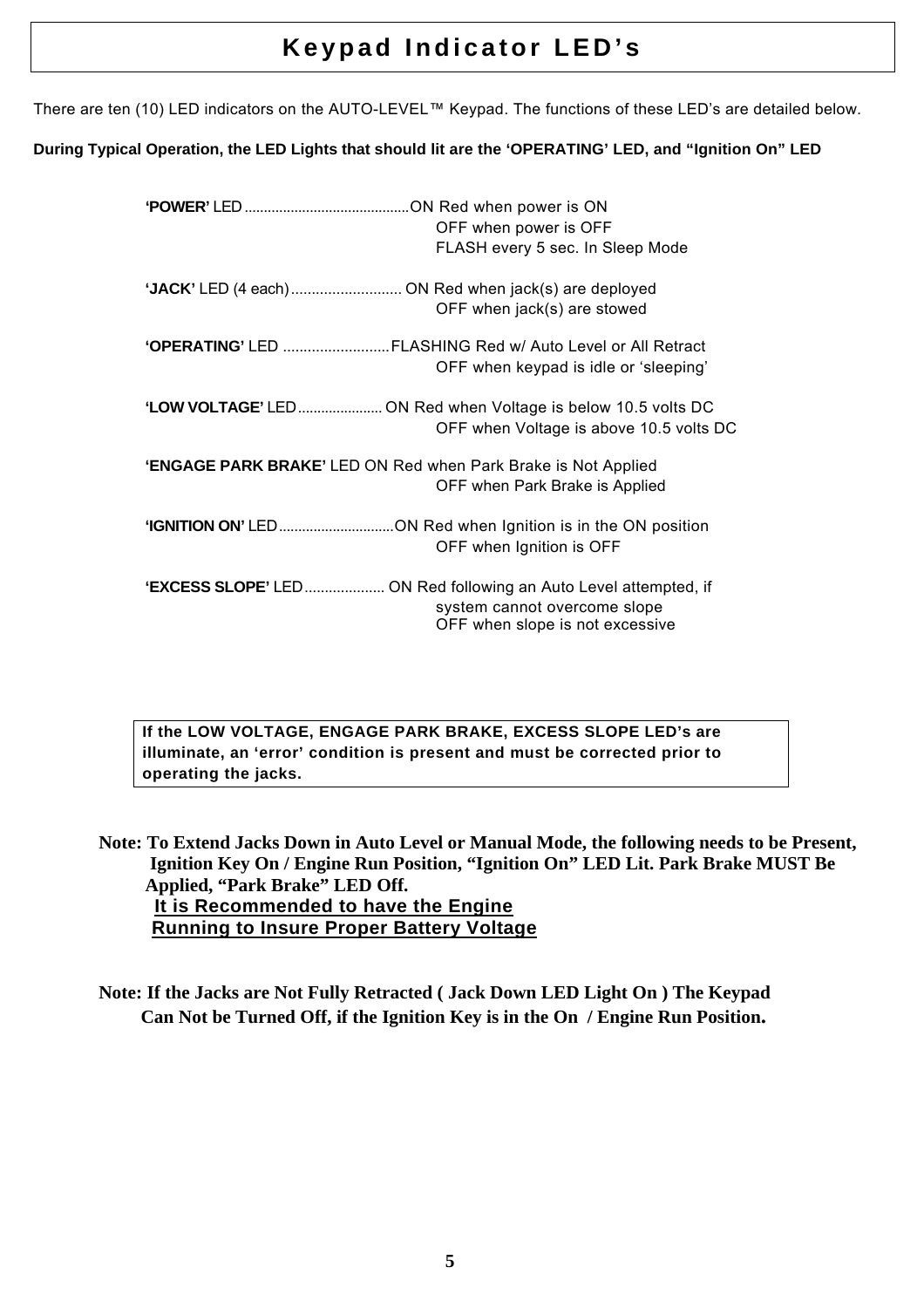## **Helpful Hints**

- If your coach is equipped with air suspension, it is recommended that the coach be started / running and chassis air pressure allowed to build before pressing ALL RETRACT. This will ensure adequate air supply to the chassis air valves.
- Your system may be equipped with a manual override option (consult vehicle manufacturer). Refer to the Manual Override section of this manual for the proper procedure. It is usually better to review this procedure prior to its actual use, rather than having to learn a new procedure in difficult environments.
- You may allow any automatic function to run for the entire programmed time (and stop automatically), or you may stop the action by pressing any button on the keypad.
- To ensure proper leveling, do not move around in the coach during the AUTO-LEVEL™ process. Leveling may be unsuccessful if motion is present.
- AUTO-LEVEL™ is a microprocessor-controlled system. Proper and adequate battery voltage and permanent chassis ground are essential.
- Operate jacks first, then slide-outs
- When operating slide-outs, the Jacks Down indicator lights may illuminate.

## **Maintenance**

- Maintain the reservoir level to a minimum of 3/4 full with Dexron III Transmission fluid, with All Slide-outs and Jacks Retracted
- Change fluid if the reservoir shows signs of contamination: debris or water.
- If the vehicle is parked in an extremely hot and/or humid environment with jacks and slide-outs extended for long periods (over 30 days), spray the cylinder rods with WD40 to prevent corrosion.
- The slide-out mechanisms are designed to operate without added lubrication. Greases and oils can trap and collect dirt that can lead to premature wear. If desired, a coating of WD40 or silicone spray can be applied to the mechanism to prevent rust. Wipe off any excess.
- Proper maintenance of the vehicles electrical system is important for proper system operation. Proper voltage and grounding is critical. Follow the battery manufacturer's guidelines regarding battery care and maintenance.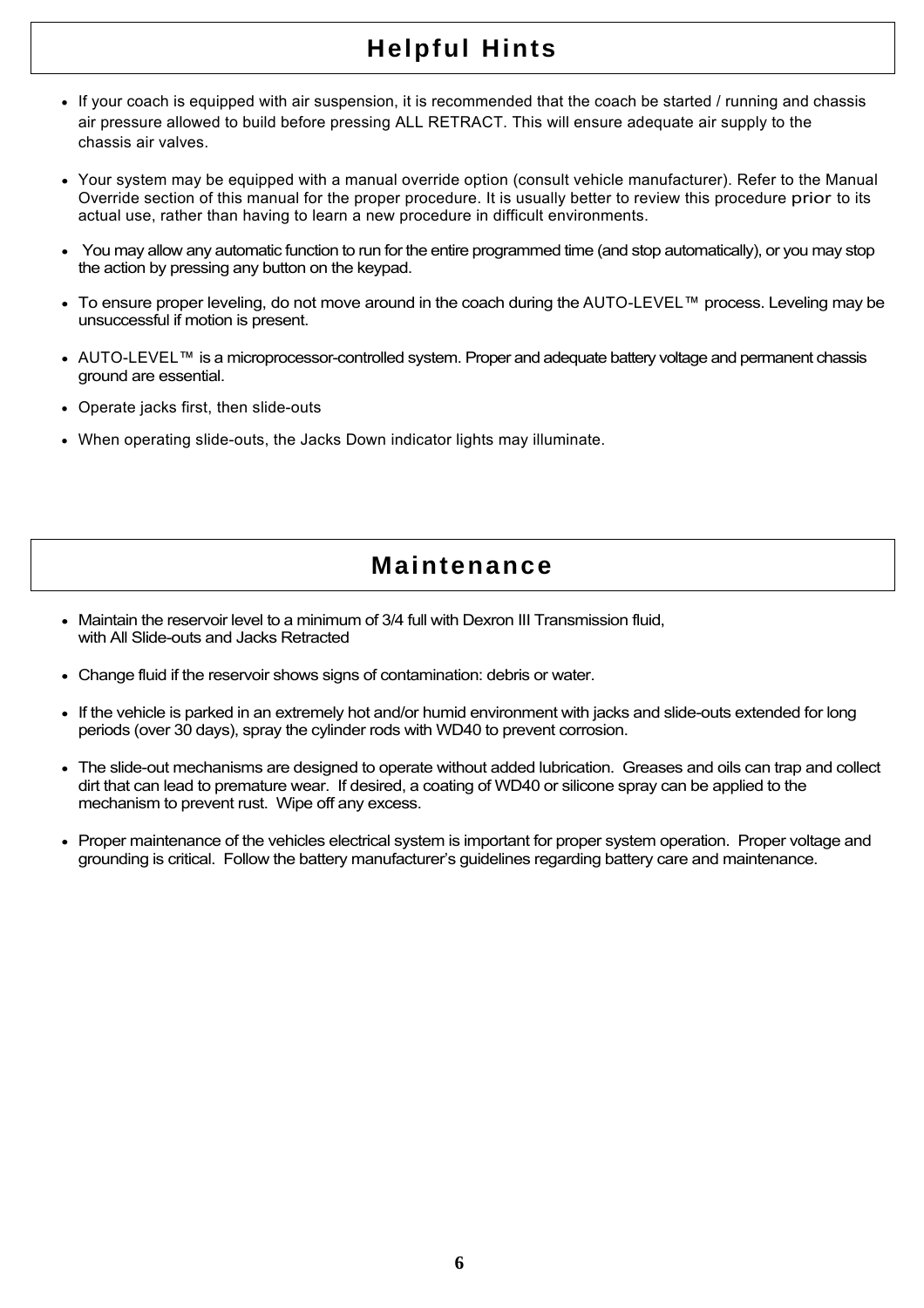## **Slide-Out Operation**

Park and level the unit prior to extending the slide-outs. To prepare for travel, retract the slide-outs prior to retracting the leveling jacks.

Slide rooms will operate with the ignition key in the 'OFF' position ONLY.

To **EXTEND** the Slide-Out rooms:

Press and hold the OUT / EXTEND button. Hold the button until the room reaches the end of its travel

To **RETRACT** the Slide-Out rooms:

Press and hold the IN / RETRACT button. Hold the button until the room reaches the end of its travel

**Note: Slide-Out systems are designed to fully run through each extension or retraction cycle. Make every effort to fully extend or fully retract a slide-out room each time it is operated. Changing the direction of slide-out movement when the room is in a position other than either fully extended or fully retracted may result in uneven operation of the room.** 

When retracting rooms, a delay may be present until the hydraulic pump builds enough pressure to retract the room. Just continue to press the switch until the room retracts.

Low voltage at the pump assembly can cause erratic operation of the slide-out rooms. Be sure to keep batteries fully charged to prevent erratic operation.

When operating slide-outs, the Jacks Down indicator lights may illuminate. The same hydraulic pump assembly powers both the slide-out and leveling systems. If the leveling control panel is turned ON with the jacks retracted, extending the slide-outs may cause the JACKS DOWN LED to illuminate.

If the Slide-Out is a cable Support and Timing Mechanism for the Main Slide Room, It was manufactured by Norco Industries in Elkhart Indiana. The Cylinders and Under Room Supports are Supplied by Equalizer Systems. This portion of the slide-out mechanism should not require maintenance during the normal life of the vehicle. The component parts of the slide-out mechanism carry a 1 year limited warranty through the final stage manufacturer. If questions arise regarding the function of this mechanism, please refer to the Norco Industries web site at www.norcoind.com or call the service department (800) 347-2232.

### **Manual Override Procedures**

 If Electrical Power is lost to the Leveling or Slide-Out System, your system has been equipped with a Manual verride Option.

#### **Bi-Rotational Pump # 3043 Shown**

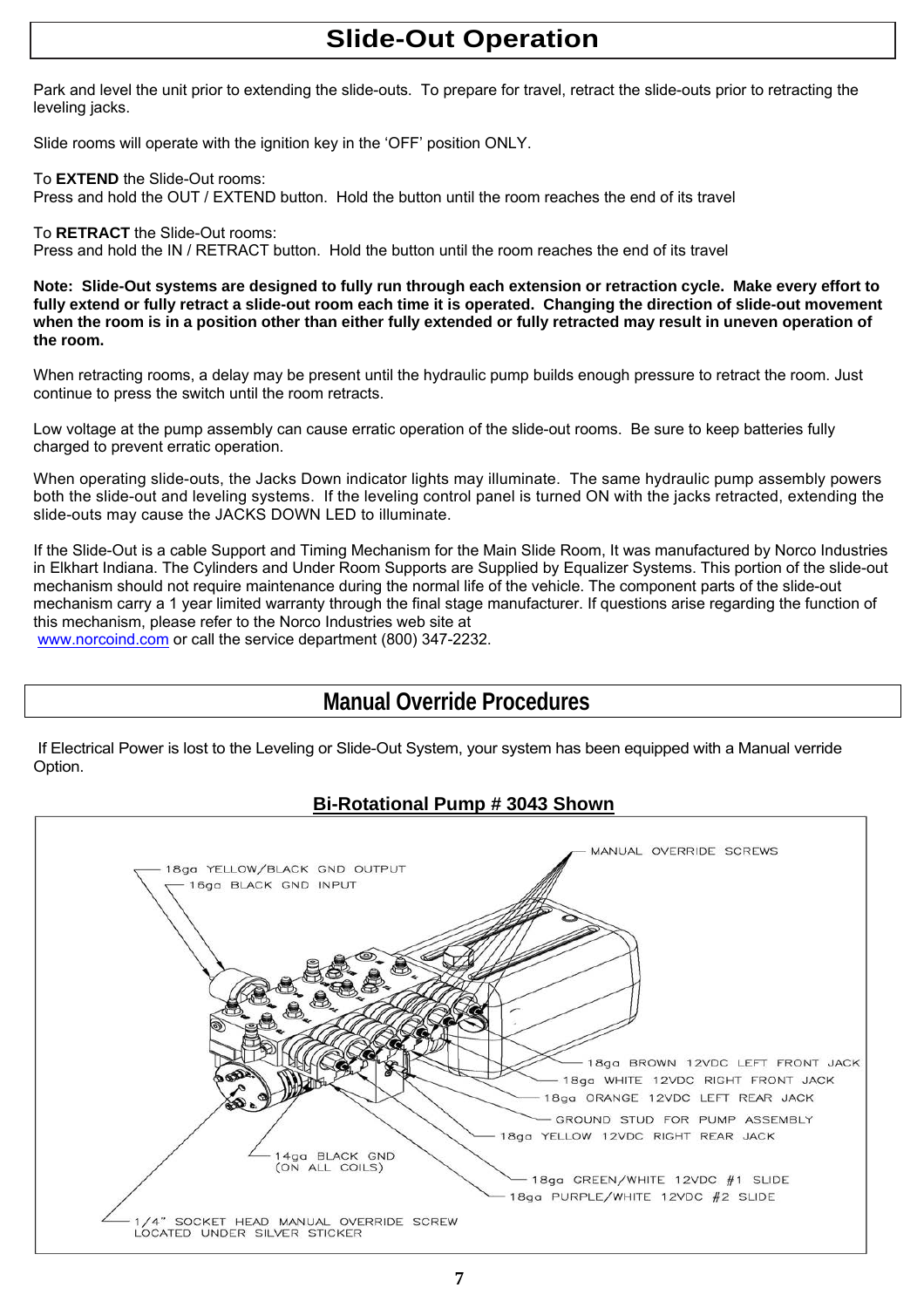#### **To Manually Override (bi-rotational pump assembly): Pump #'s 2390, 2532, 2542, 3043**

The individual cartridge valves are clustered together on the side of the pump manifold. Valves for leveling jacks are labeled 1 thru 4. See the hose connection section in the Operations Manual to identify the valves for slide-out functions. Locate the screws on the appropriate cartridge valve(s). Using a Small Flat Blade Screwdriver, or an Allen Wrench, turn the screw (s) clockwise, all the way in and lightly seated (approx 2.5 turns). An individual slide-out room or leveling jack can be manually overridden by only opening the valve associated with that function.

- **1)** Access the manual override coupler: Remove the Black Plastic Cap or Silver (Foil) Seal, from the end of the motor (use a small flat head screwdriver). Place a drill (2000 rpm minimum) equipped with a 1/4 " (6mm) Allen Drive Socket or 7/16" (11mm) Hex Socket on the manual override coupler. Care Must be taken to ensure that the drill and socket don't contact any wires or hoses.
- **2) If Equipped, Open the DV2 Valve.**  To identify a pump equipped with a **DV2 Valve**, examine the manifold above the motor. **DV2** is a solenoid operated cartridge valve with a red knurled knob or an Allen Screw. To Open: Pull out on the red knob and turn ¼ turn by hand (either direction), Or Screw the Allen Screw In (clockwise). The valve should lock in the out/open position.  $\widehat{\mathbb{Q}}_{\mathbb{P}_q}$ **Pull OUT & ¼ Turn DV2 Clockwise, or Turn Allen Screw In Clockwise 3)** To **Retract** your jack(s) run the drill in the **counter-clockwise** direction. **4)** To **Extend** your jack(s), run the drill in the **clockwise** direction. **5)** When Manual Override is complete, return the cartridge valve (s) And DV2 (if equipped) to the Normal Positions. Reinstall Black Plastic Cap / Silver (Foil) Seal on motor.

### \*\*\*\*\*\*\*\*\*\*\* **Caution** \*\*\*\*\*\*\*\*\*\*\*

 Following manual override operation, return all valves to normal operational position. Failure to do so may result in drifting from the retracted (stowed) position of slide-outs or leveling jacks. Cartridge valves: Rotate the center screw fully counter-clockwise until lightly seated. DV2: Turn the red knob and allow the valve handle to snap IN or Closed. Operate DV2 by hand only-NO TOOLS!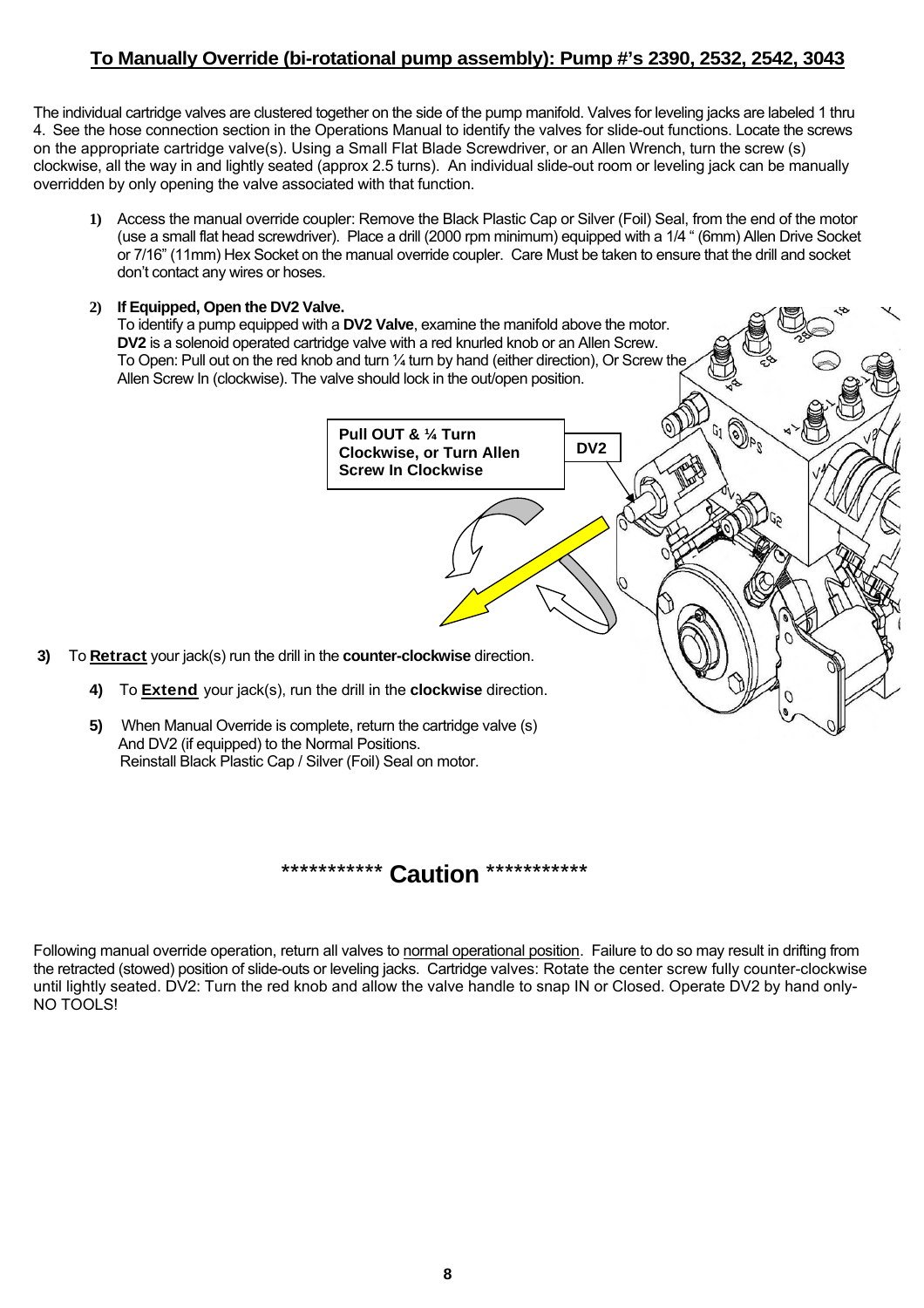## **Valve Identification/Hose Connections**

| <b>Valve #- Function</b>           | <b>Hose Label</b><br><b>Color-Extend</b> | <b>Hose Label</b><br><b>Color-Retract</b> | <b>Cartridge Valve</b><br><b>Wire Color</b> |
|------------------------------------|------------------------------------------|-------------------------------------------|---------------------------------------------|
| V1= Left Front Leveling Jack       | <b>Brown</b>                             | Brown w/ stripes                          | <b>Brown</b>                                |
| V2= Right Front Leveling Jack      | White                                    | White w/ stripes                          | White                                       |
| V3= Left Rear Leveling Jack        | Orange                                   | Orange w/ stripes                         | Orange                                      |
| V4= Right Rear Leveling Jack       | Yellow                                   | Yellow w/ stripes                         | Yellow                                      |
| $V5 = S$ lide-Out #1 (if equipped) | Green                                    | Green w/ stripes                          | Green                                       |
| $V6 =$ Slide-Out #2 (if equipped)  | Purple                                   | Purple w/ stripes                         | Purple                                      |
| $V7 =$ Slide-Out #3 (if equipped)  | Grey                                     | Grey w/ stripes                           | Grey                                        |
| $V8 =$ Slide-Out #4 (if equipped)  | Red                                      | Red w/ stripes                            | Red                                         |

#### **Pump Wiring- pump #'s 2390, 2532, 2542**

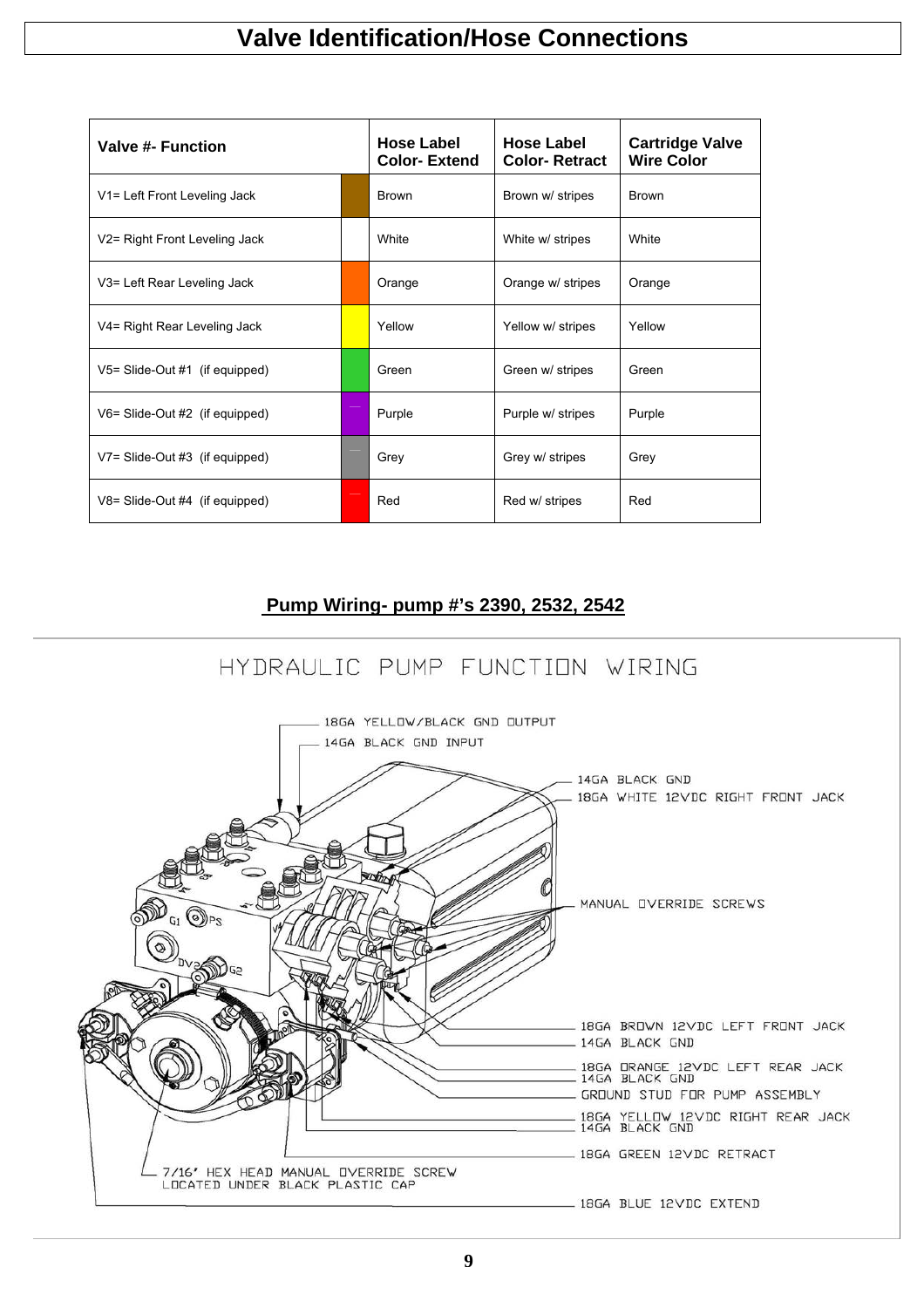## **Assembly Wiring**

#### **Solenoid Wiring Bi-Rot Pump #'s 2390, 2532, 2542**

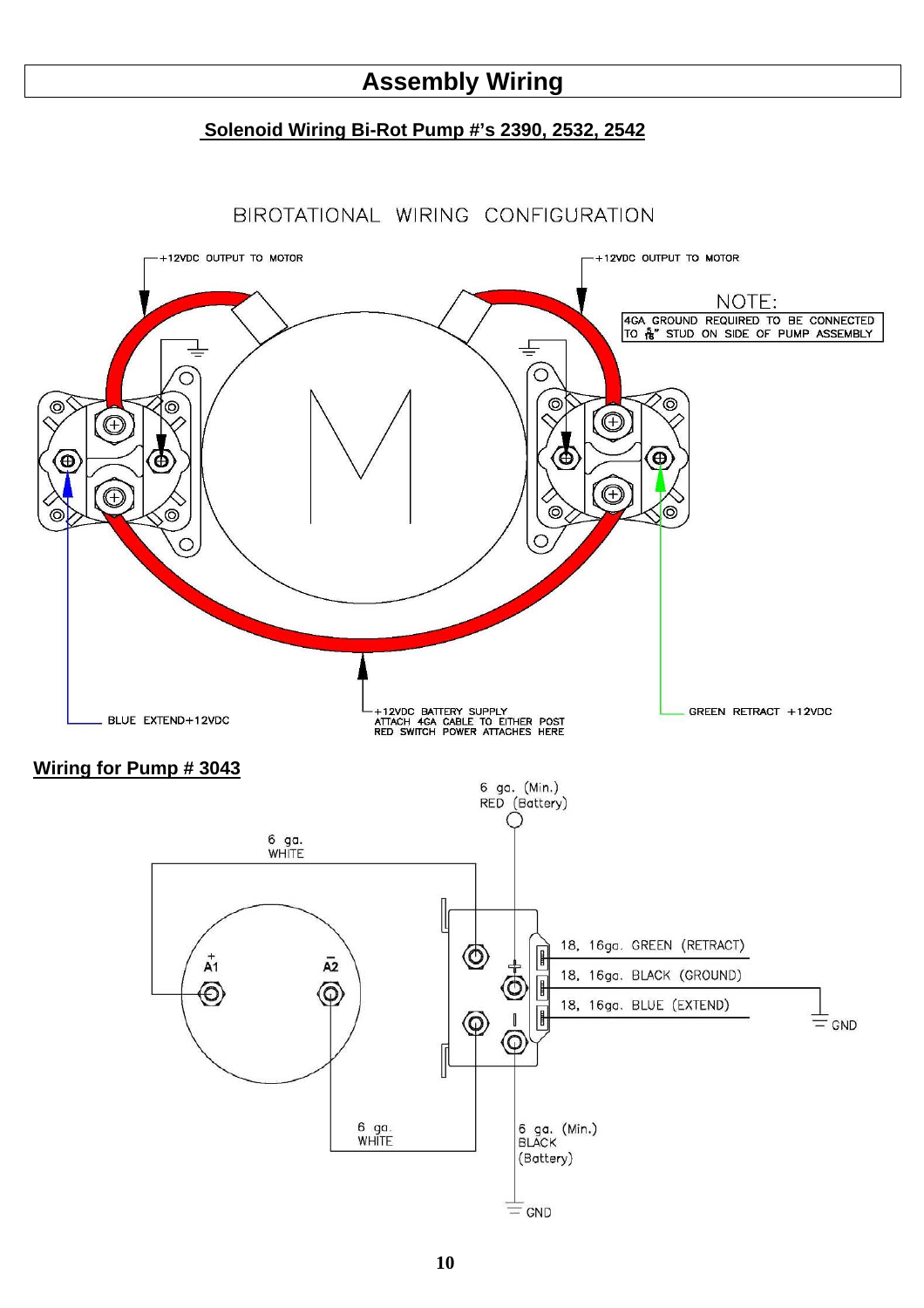## **T roubleshooting Guide**

Symptom Possible Cause Corrective Action

| Keypad will not turn on                     | Blown fuse at pump harness or in fuse<br>panel     | Replace fuse                                                       |
|---------------------------------------------|----------------------------------------------------|--------------------------------------------------------------------|
|                                             | Faulty ground or power wire                        | Trace and repair                                                   |
|                                             | Low Battery Voltage                                | Charge chassis and/or coach<br>batteries                           |
|                                             | Defective Keypad or Controller                     | <b>Call Equalizer Tech Support</b>                                 |
|                                             | Defective Keypad harness                           | Trace and repair                                                   |
| Keypad turns on -<br>Jacks will not operate | Low Battery Voltage to Pump                        | Charge chassis and/or coach<br>batteries                           |
|                                             | Faulty electrical connection                       | Trace and repair                                                   |
|                                             | Defective Keypad or Controller                     | Call Equalizer Tech Support                                        |
|                                             | Defective pump motor or solenoid                   | Replace                                                            |
|                                             | Other system defect                                | Call Equalizer Tech Support                                        |
| Jacks will retract but will not extend      | Low Battery Voltage to Pump                        | Charge chassis and/or coach<br>batteries                           |
|                                             | Park Brake not set                                 | Set park brake                                                     |
|                                             | System Null not set                                | <b>Set Null</b>                                                    |
|                                             | Anti-Twist Software Protocol has been<br>Initiated | Lower opposite side of coach and/or<br>Re-set Null and Level Coach |
|                                             | Ignition Switch in wrong position                  | Check and change as needed                                         |
|                                             | Defective Keypad or Controller                     | Call Equalizer Tech Support                                        |
|                                             | Faulty electrical connection                       | Trace and repair                                                   |
|                                             | <b>System Defect</b>                               | Call Equalizer Tech Support                                        |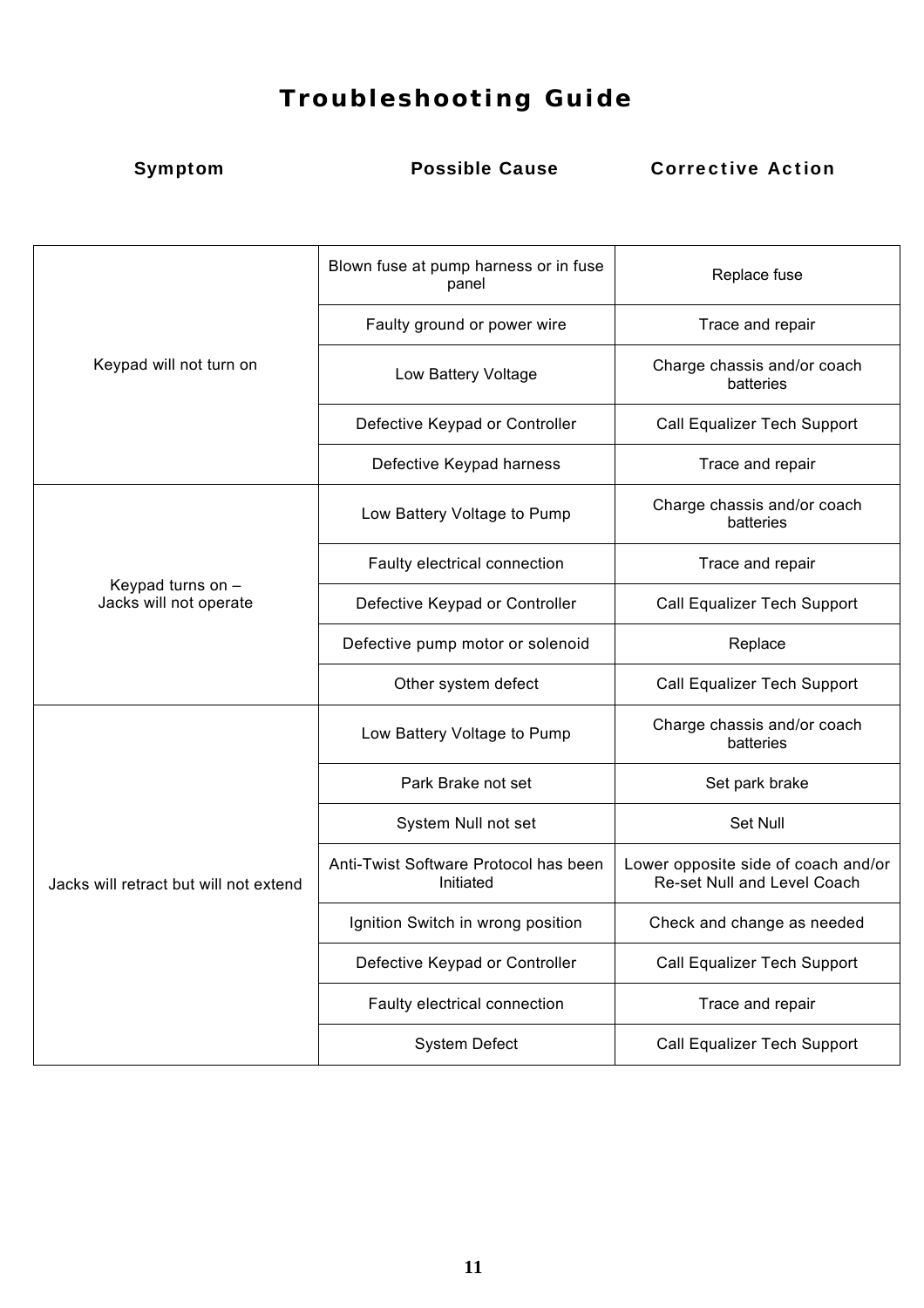## **T roubleshooting Guide**

| Symptom                                | <b>Possible Cause</b>                                | <b>Corrective Action</b>                 |
|----------------------------------------|------------------------------------------------------|------------------------------------------|
| Jacks will extend but will not retract | Low battery voltage                                  | Charge chassis and/or coach<br>batteries |
|                                        | Incorrect hose connection at pump<br>or jack         | Trace and repair                         |
|                                        | DV1 -- faulty wire or valve                          | Check and repair                         |
|                                        | Defective Keypad or Controller                       | Call Equalizer Tech Support              |
| AUTO-LEVEL™ will not level             | System Null not set                                  | Set Null                                 |
|                                        | Controller installed improperly or<br>has moved      | Check controller orientation             |
|                                        | Ignition Switch in wrong position                    | Check and change as needed               |
|                                        | Damaged or defective Keypad harness                  | Call Equalizer Tech Support              |
|                                        | Defective Keypad                                     | Call Equalizer Tech Support              |
|                                        | Other System Defect                                  | Call Equalizer Tech Support              |
| AUTO-LEVEL™ stops mid-cycle            | Low battery voltage                                  | Charge chassis and/or coach<br>batteries |
|                                        | Excessive vehicle motion during<br>leveling sequence | Reset Control Panel and re-try           |
|                                        | System Null not set                                  | Set Null                                 |
|                                        | Damaged or defective Controller                      | Check and replace                        |
|                                        | Damaged or defective Keypad harness                  | Call Equalizer Tech Support              |
|                                        | Other System Defect                                  | Call Equalizer Tech Support              |
| Jack LED's on panel stay on            | Defective Pressure Switch or wiring                  | Trace and repair or replace              |
|                                        | Defective Keypad Harness                             | Trace and repair or replace              |
|                                        | Defective Keypad                                     | Call Equalizer Tech Support              |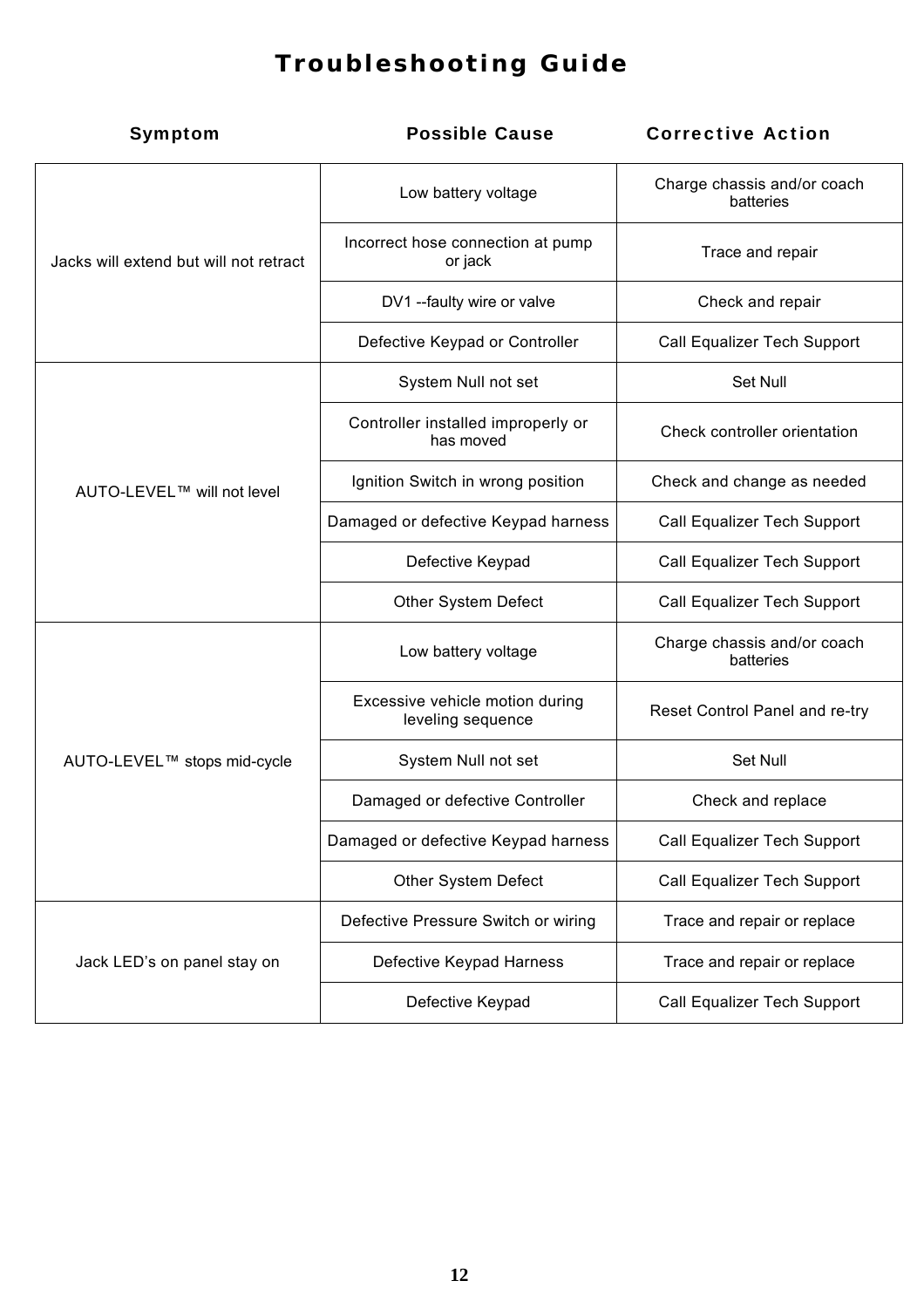## **T roubleshooting Guide**

| Symptom                                                        | <b>Possible Cause</b>                               | <b>Corrective Action</b>                                                |
|----------------------------------------------------------------|-----------------------------------------------------|-------------------------------------------------------------------------|
| Hydraulic pump inoperative                                     | Low battery voltage                                 | Charge chassis and/or coach<br>batteries                                |
|                                                                | Blown fuse or breaker in fuse panel                 | Replace fuse or reset breaker                                           |
|                                                                | Faulty electrical connection                        | Trace and repair                                                        |
|                                                                | Defective pump motor or solenoid                    | Replace                                                                 |
| Jack(s) bleed down from leveled<br>position or stowed position | Air in hydraulic system                             | Purge air                                                               |
|                                                                | <b>External fluid leak</b>                          | Trace and repair                                                        |
|                                                                | Defective valve in pump                             | Clean or replace valve                                                  |
|                                                                | Defective jack                                      | Replace jack                                                            |
| Jack(s) are jerky when retracting                              | Air in the system                                   | Purge air                                                               |
|                                                                | Fluid level low                                     | Check fluid level and add as<br>necessary                               |
| Jack(s) will not retract from full<br>extension                | Low Battery Voltage at Pump                         | Charge chassis and/or coach batteries                                   |
|                                                                | Low battery voltage or poor ground to<br>Keypad     | Charge chassis and/or coach<br>batteries and ensure proper<br>grounding |
|                                                                | Damaged or defective harness from<br>Keypad to pump | Trace and repair                                                        |
|                                                                | Fluid level low                                     | Check fluid level and add as<br>necessary                               |

**Avoid the most common issues! Always ensure & verify proper charge on the batteries!** 

**Proper and adequate grounding of the pump is essential!** 

**90% of the phone calls we receive are found to be a discharged battery or poor ground!** 

**If your problem is not listed or persists, call Equalizer Systems at 1-800-846-9659. EXT: 339 Please gain prior Authorization for Warranty Service or Repair.**